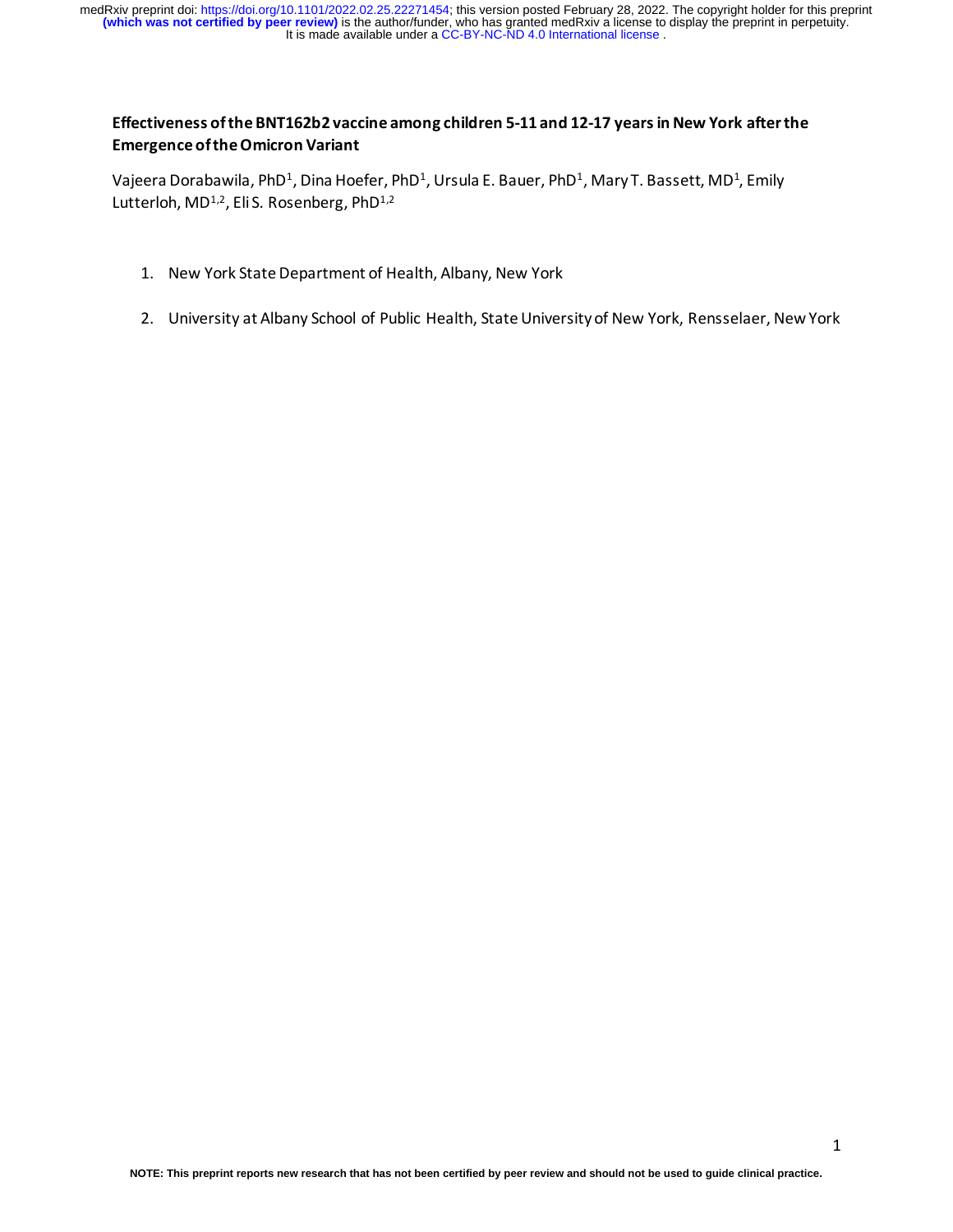It is made available under a [CC-BY-NC-ND 4.0 International license](http://creativecommons.org/licenses/by-nc-nd/4.0/) . **(which was not certified by peer review)** is the author/funder, who has granted medRxiv a license to display the preprint in perpetuity. medRxiv preprint doi: [https://doi.org/10.1101/2022.02.25.22271454;](https://doi.org/10.1101/2022.02.25.22271454) this version posted February 28, 2022. The copyright holder for this preprint

## **Abstract**

Importance: There is limited evidence on the effectiveness of the BNT162b2 vaccine for children, particularly those 5-11 years and after the Omicron variant's emergence.

Objective: To estimate BNT162b2 vaccine effectiveness against COVID cases and hospitalizations among children 5-11 years and 12-17 years during December, 2021 and January, 2022.

Design: Analyses of cohorts constructed from linked statewide immunization, laboratory testing, and hospitalization databases.

Setting/Participants: New York State children 5-17 years.

Main outcomes/measures: New laboratory-confirmed COVID-19 cases and hospitalizations. Comparisons were made using the incidence rate ratio (IRR), comparing outcomes by vaccination status, and estimated vaccine effectiveness (VE: 1-[1/IRR]).

Results: FromDecember 13, 2021 to January 30, 2022, among 852,384 fully-vaccinated children 12-17 years and 365,502 children 5-11 years, VE against cases declined from 66% (95% CI: 64%, 67%) to 51% (95% CI: 48%, 54%) for those 12-17 years and from 68% (95% CI: 63%, 72%) to 12% (95% CI: 6%, 16%) for those 5-11 years. During the January 24-30 week, VE for children 11 years was 11% (95%CI -3%, 23%) and for those age 12 was 67% (95% CI: 62%, 71%). VE against hospitalization declined changed from 85% (95% CI: 63%, 95%) to 73% (95% CI: 53%, 87%) for children 12-17 years, and from 100% (95% CI: -189%, 100%) to 48% (95% CI: -12%, 75%) for those 5-11 years. Among children newly fully-vaccinated December 13, 2021 to January 2, 2022, VE against cases within two weeks of full vaccination for children 12-17 years was 76% (95% CI: 71%, 81%) and by 28-34 days it was 56% (95% CI: 43%, 63%). For children 5-11, VE against cases declined from 65% (95% CI: 62%, 68%) to 12% (95% CI: 8%, 16%) by 28-34 days.

Conclusions and Relevance: Inthe Omicron era, the effectiveness against cases of BNT162b2 declined rapidly for children, particularly those 5-11 years. However, vaccination of children 5-11 years was protective against severe disease and is recommended. These results highlight the potential need to study alternative vaccine dosing for children and the continued importance layered protections, including mask wearing, to prevent infection and transmission.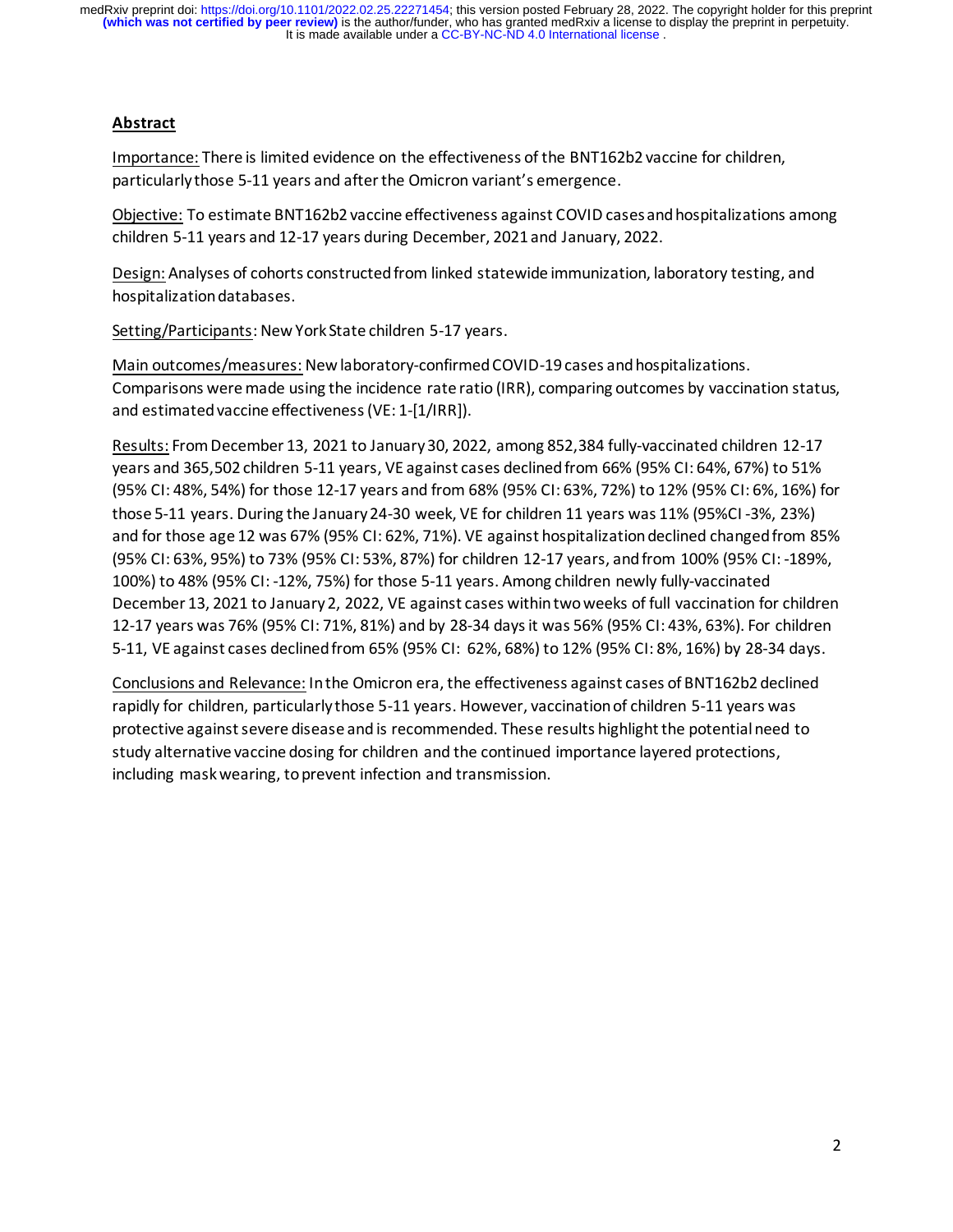It is made available under a [CC-BY-NC-ND 4.0 International license](http://creativecommons.org/licenses/by-nc-nd/4.0/) . medRxiv preprint doi: [https://doi.org/10.1101/2022.02.25.22271454;](https://doi.org/10.1101/2022.02.25.22271454) this version posted February 28, 2022. The copyright holder for this preprint<br>(which was not certified by peer review) is the author/funder, who has grante

#### **Introduction**

In New York State (NYS), nearly 850,000 children ≤17 years have been diagnosed with COVID-19. Randomized trails and observational studies conducted during the Delta and earlier variants' predominance, indicate the BNT162b2 vaccine, developed to protect against original strains, issafe and effective in preventing COVID-19 outcomes in those 5-17 years and older.<sup>1-10</sup> Compared to children 12-17 years, who receive two 30µg doses, less is known known about real-world vaccine effectiveness against infection and hospitalization effectiveness for children 5-11 years, who receive two 10ug doses, particularly after the Omicron variant's emergence.<sup>11,12</sup> We examined the effectiveness of vaccination during the Omicron variant surge that began in early December 2021 on infection and hospitalization among children 5-11 years compared to 12-17 years using NYS statewide surveillance systems.

#### **Methods**

Three NYS databases were linked to examine COVID-19 outcomes among children 5-17 years.<sup>6,78</sup> The Citywide Immunization Registry (CIR) and the NYS Immunization Information System (NYSIIS) collect COVID-19 provider vaccination data for residents of New York City and the rest of NYS, respectively. The Electronic Clinical Laboratory Reporting System (ECLRS) collects all reportable COVID-19 test results. The Health Electronic Response Data System (HERDS) includes a statewide, daily electronic survey of inpatient facilities, including all new admissions with laboratory-confirmed COVID-19 and the primary reason for admission.

The analysis compared outcomes among fully vaccinated children (defined as series completion + 14 days) versus unvaccinated children in the age groups 5-11 years and 12 -17 years. Two outcomes were assessed: 1) COVID-19 cases, defined as positive NAAT or antigen results reported to ECLRS, 2) New COVID-19 admissions as reported in HERDS.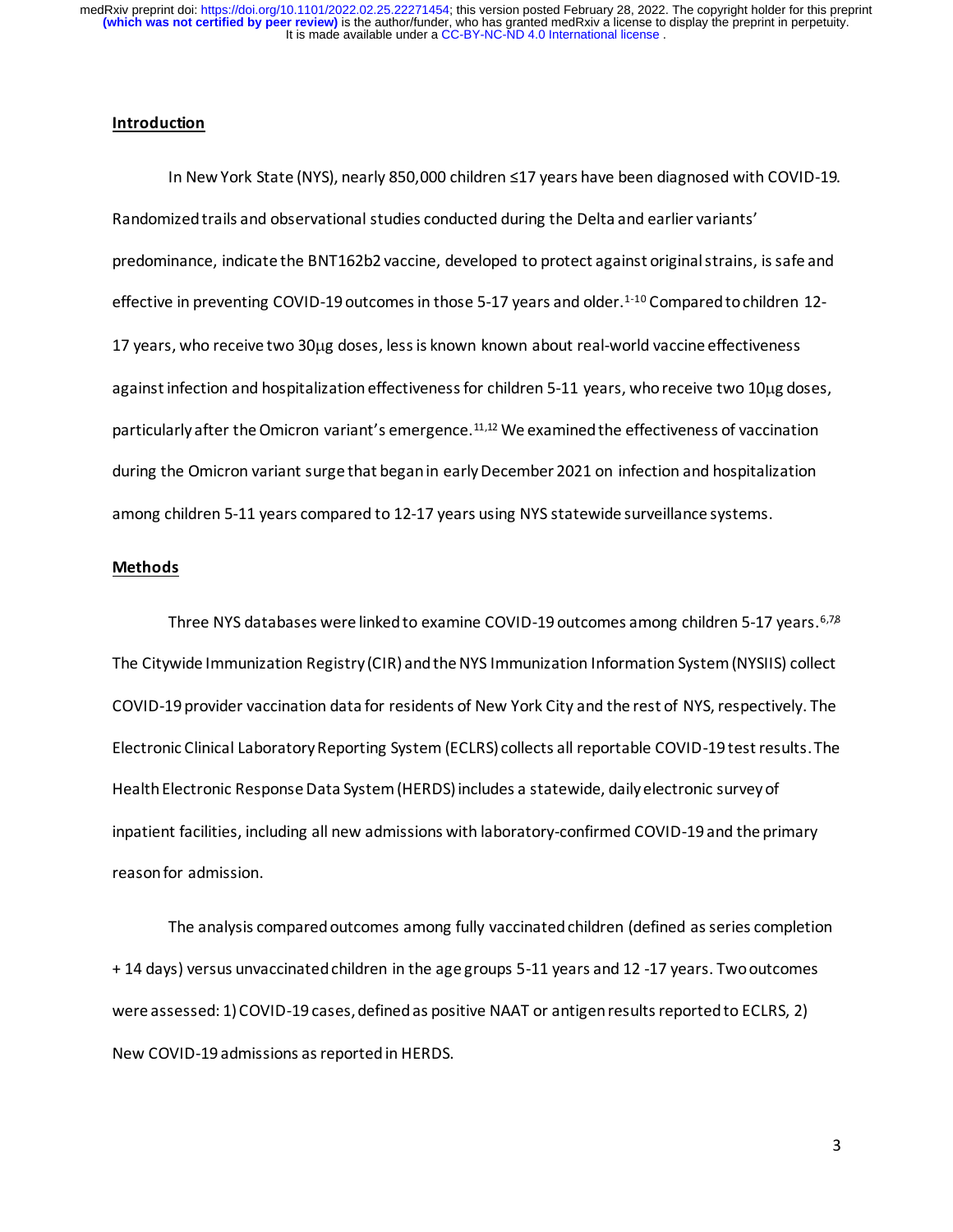Cases and admissions were enumeratedweekly for the open cohorts of vaccinated and unvaccinated (*Census population minus partially and fully vaccinated populations*) children 5-11 and 12- 17 years, from November 29, 2021 to January 30, 2022.<sup>7,8</sup> Weekly rates of new cases and hospitalizations were calculated by respectively dividing each group count by the fully vaccinated and unvaccinated person-days in that week. Within each age group, incidence rate ratios (IRR) were calculated by dividing the unvaccinated rate by the vaccinated rate, and vaccine effectiveness(VE) calculated as  $1 - \left(\frac{1}{IRR}\right)$ , with 95% confidence intervals. To probe the potential role of vaccine dose, the case analysis was repeated by single year age at vaccination.

Additionally, limiting analysis to children newly fully-vaccinated in the 3 weeks from December 13, 2021 to January 2, 2022 permitted examination of time since vaccination. Case rates for the 3 weekly cohorts were estimated by time-since-vaccinationacrossthe January 3-30, 2022 period, and compared to those contemporaneously unvaccinated using IRR and VE, separately for those 5-11 and 12-17 years (eTable 1, Supplemental Methods).

The New York State Department of Health Institutional Review Board (IRB) determined this is a surveillance activity necessary for public health work, and therefore waived the need for IRB review.

#### **Results**

By the week of January 24-30, 2022, 365,502 children 5-11 (23.4%) and 852,384 children 12-17 years (62.4%) were fully-vaccinated in NYS. Within age groups, there was little difference in mean age by vaccination status (5-11: 8.3 vs. 7.8 years, 12-17: 14.6 vs 14.6 years). The median time since vaccination was respectively 51 and 211 days for children 5-11 and 12-17 years(eTable 2).

For children 12-17 years, the unvaccinated vs. vaccinated IRR for cases declined from 6.7 (95% CI: 6.2, 7.2; VE: 85% [95% CI: 84%, 86%]) the week of November 29 to 2.9 (95% CI: 2.8, 3.0; VE: 66% [95%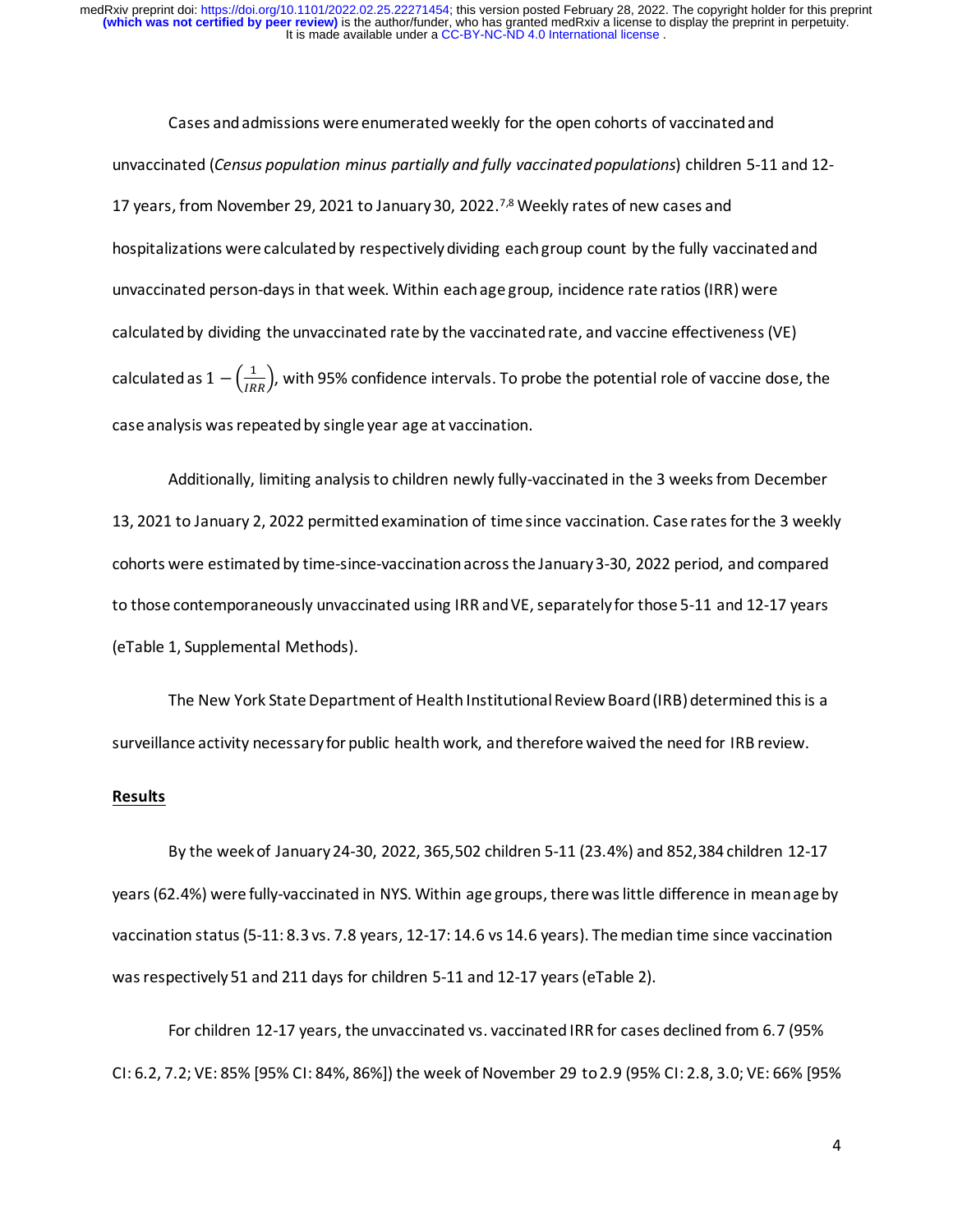CI: 64%, 67%]) the week of December 13, when the Omicron variant was 19% of sequences,<sup>13</sup> and declined further to 2.0 (95% CI: 1.9, 2.2; VE: 51% [95% CI: 48%, 54%]) by January 24, when Omicron exceeded 99% of sequences(Table 1). For those 5-11 years, during the December 13 week IRR was 3.1 (95% CI: 2.7, 3.6; VE: 68% [95% CI: 63%, 72%]), but declined to 1.1 (95% CI: 1.1, 1.2; VE: 12% [95% CI: 6%, 16%]) by January 24. Compared to cases, protectionwas higherfor hospitalization by January 24, with IRR 1.9 (95% CI: 0.9, 4.8; VE: 48% [95% CI: -12%, 75%] for 5-11 years and IRR 3.7 (95% CI: 2.1,6.5; VE: 73% [95% CI: 53%, 87%]) for 12-17 years although outcomes were sparser, particularly when restricted to primary admission reason for COVID-19 (eTable 3).

By single-year age, all 5–11-year VE estimates against infection declined to below 12-17-year estimates by January 24 (Figure 1), with no clear age gradient. That week, VE was 11% (95% CI: -3%, 23%) for age 11 versus 67% (95% CI: 62%, 71%) for age 12.

Examining time-since-vaccination, ≤13 days of full-vaccination, 12-17 years IRR was 4.3 (95% CI: 3.4, 5.3; VE: 76% [95% CI: 71%, 81%]), but by 28-34 days it was 2.3 (95% CI: 1.9, 2.7; VE: 56% [95% CI: 48%, 63%], Figure 2). For children 5-11 years, IRR at ≤13 days was 2.9 (95% CI 2.7, 3.1; VE: 65% [95% CI: 62%, 68%]) and at 28-34 days it was 1.1 (95% CI: 1.1, 1.2; VE: 12% [95% CI: 8%, 16%]).

#### **Discussion**

During Omicron variant predominance, VE against infection declined rapidly for NYS children 5- 11 years, with low protection by one month following full-vaccination. Among children 12-17, protection declined substantially, albeit more slowly than observed among younger children. These results complement early findings of reduced primary series VE for ≥12 years during the Omicron era and the dual effects of the variant and waning protection against infection with sustained protection against severe disease.<sup>1,8,10</sup>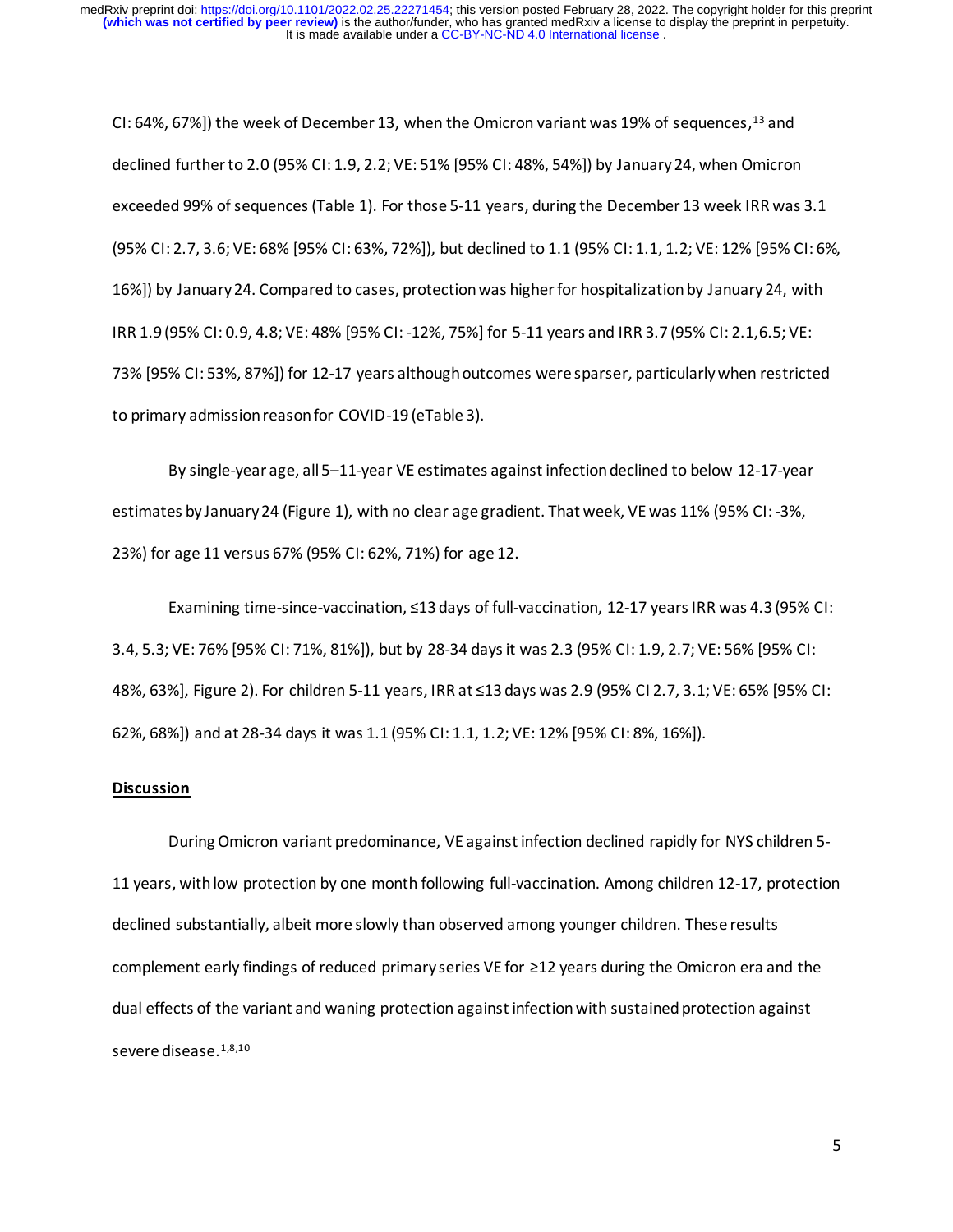The finding of markedly-lower VE against infection for children 11 years compared to those 12 and 13 years, despite overlapping physiology, suggests lower vaccine dose may explain lower 5-11 years VE. Children 12 years had the highest VE of all ages, potentially due to being small size relative to dose and more recent vaccination (by 6 weeks on average) than those 13-17 years. This gap suggests a threshold effect between the two BNT162b2 vaccine doses and need for study of numbers of doses, amount per dose, dose timing, and/or antigens targeted for children 5-11 years.

The findings in this study are subject to limitations. First, home testing, whichis not reported and increased during the analysis period, would impact conclusions if testing practices differedby vaccine status. This potential bias would not impact hospitalizations. During this highest-incidence period, including for severe disease, for children, there were still relatively few children admissions. Additional data are needed to fully-understand VE trends against severe disease.<sup>2,9</sup> By the end of January, 12.5% of vaccinated children 12-17 years had received a booster, likely adding protection to that group, although the time-since-vaccination analysis had no boosted children. This analysis compared early vaccinators in the younger age group withlater vaccinators in the older age group, who may differ in test-seeking or exposures. Similar conclusions regarding relative VE declines between children 5-11 and 12-17 years using open cohorts suggests this trend is robust.

Our data support vaccine protection against severe disease among children 5-11 years, but suggest rapid loss of protection against infection, in the Omicron variant era. Should such findings be replicated in other settings, review of the dosing schedule for children 5-11 years appears prudent. At this time, efforts to increase primary vaccination coverage in this age group, which remains <25% nationally, should continue. Given rapid loss of protection against infections, these results highlight the continued importance of layered protections, including mask wearing, for children to prevent infection and transmission.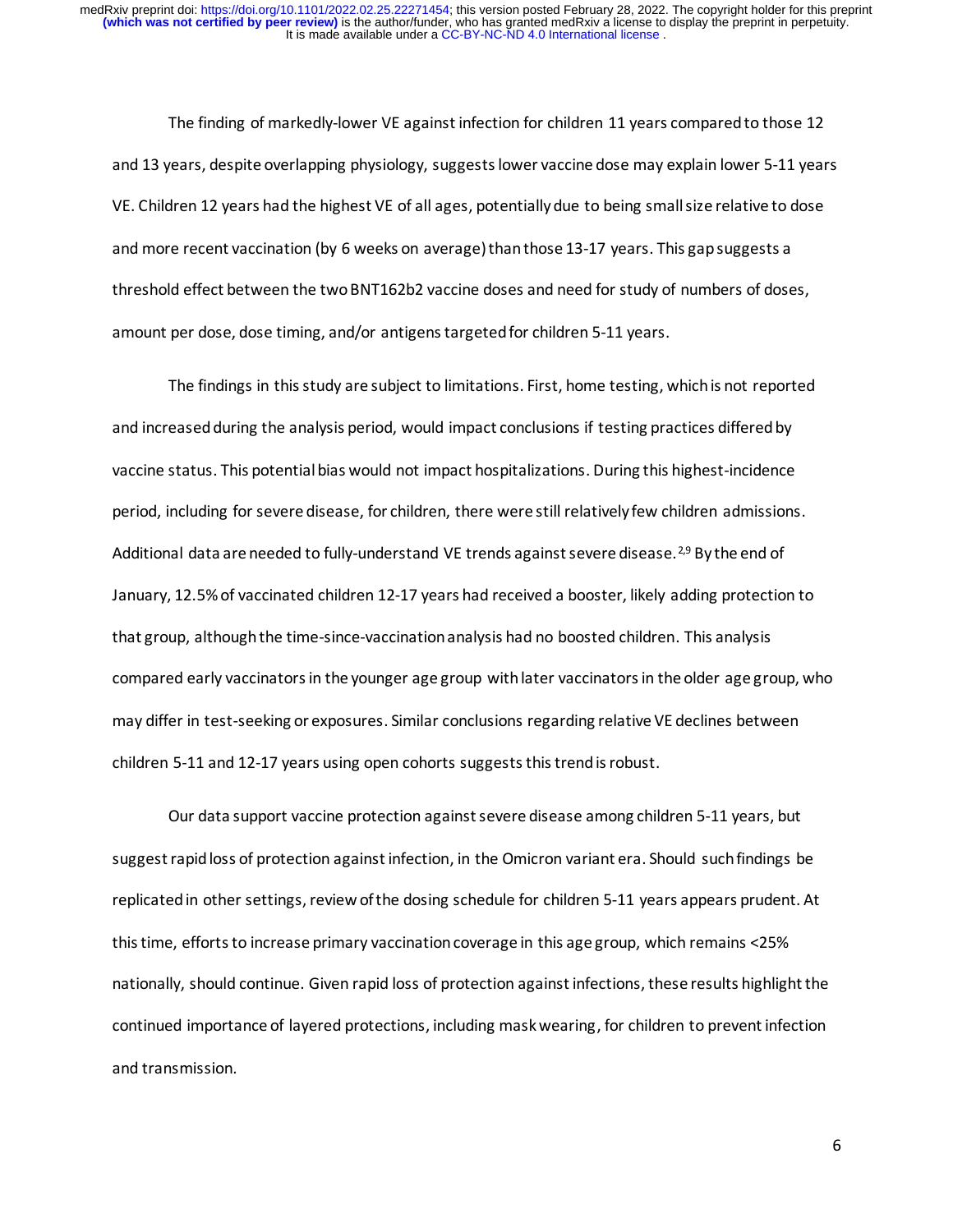It is made available under a [CC-BY-NC-ND 4.0 International license](http://creativecommons.org/licenses/by-nc-nd/4.0/) . **(which was not certified by peer review)** is the author/funder, who has granted medRxiv a license to display the preprint in perpetuity. medRxiv preprint doi: [https://doi.org/10.1101/2022.02.25.22271454;](https://doi.org/10.1101/2022.02.25.22271454) this version posted February 28, 2022. The copyright holder for this preprint

### **References**

1. Reis BY, Barda N, Leshchinsky M, et al. Effectiveness of BNT162b2 Vaccine against Delta Variant in Adolescents. [published online November 25, 2021]. N Engl J Med 2021; 385:2101-2103 DOI: 10.1056/NEJMc2114290

2. Marks KJ, Whitaker M, Anglin O, et al. Hospitalizations of Children and Adolescents with Laboratory-Confirmed COVID-19 — COVID-NET, 14 States, July 2021–January 2022. MMWR Morb Mortal Wkly Rep. ePub: 15 February 2022. DOI: http://dx.doi.org/10.15585/mmwr.mm7107e4external icon

3. Ali K, BermanG, Zhou H, et al. Evaluation of mRNA-1273 SARS-CoV-2 vaccine in adolescents. N Engl J Med 2021;385:2241-2251.

4. Frenck RW Jr, Klein NP, Kitchin N, et al. Safety, immunogenicity, and efficacy of the BNT162b2 Covid-19 vaccine in adolescents. N Engl J Med 2021;385:239-250.

5. Olson SM., Newhams MM., Halasa NB., et al. Effectiveness of BNT162b2 Vaccine against Critical Covid-19 in Adolescents. N Engl J Med. 2022. DOI: 10.1056/NEJMoa2117995.

6. León TM, Dorabawila V, Nelson L, et al. COVID-19 Cases and Hospitalizations by COVID-19 Vaccination Status and Previous COVID-19 Diagnosis — California and New York, May–November 2021. MMWR Morb Mortal Wkly Rep 2022;71:125–131. DOI: http://dx.doi.org/10.15585/mmwr.mm7104e1external icon.

7. Rosenberg ES, Holtgrave DR, Dorabawila V, et al. New COVID-19 cases and hospitalizations among adults, by vaccination status—New York, May 3–July 25, 2021. MMWR Morb Mortal Wkly Rep 2021;70:1306–11. DOI: https://doi.org/10.15585/mmwr.mm7037a7external icon PMID:34529645

8. Rosenberg ES, Dorabawila V, Easton D, et al. Covid-19 vaccine effectiveness in New York State. N Engl J Med. 386: 116-127 2

9 New York State Department of Health. 2022. Pediatric COVID-19 Update: January 7, 2022. **[https://health.ny.gov/press/releases/2022/docs/pediatric\\_covid-19\\_hospitalization\\_report.pdf](https://health.ny.gov/press/releases/2022/docs/pediatric_covid-19_hospitalization_report.pdf)**

10. Walter EB, Talaat KR, Sabharwal C, et al. Evaluation of the BNT162b2 Covid-19 vaccine in children 5 to 11 years of age. N Engl J Med 2022;386:35-46.

11. Gentlesa LE, Kehoec L and Crawford K, et al. Dynamics of infection-elicited SARS-CoV-2 antibodies in children over time. medRxiv preprint, January 25, 2022, doi : <https://doi.org/10.1101/2022.01.14.22269235>.

12. Powell AA, Kirsebom F, Stowe J et al. Adolescent vaccination with BNT162b2 (Comirnaty, Pfizer-BioNTech) vaccine and effectiveness against COVID-19: national test-negative case-control study, England. <https://doi.org/10.1101/2021.12.10.21267408>

13. Centers for Disease Control and Prevention. 2022, COVID Data Tracker. [https://covid.cdc.gov/covid](https://covid.cdc.gov/covid-data-tracker/#variant-proportions)[data-tracker/#variant-proportions.](https://covid.cdc.gov/covid-data-tracker/#variant-proportions) Accessed February 18, 2022.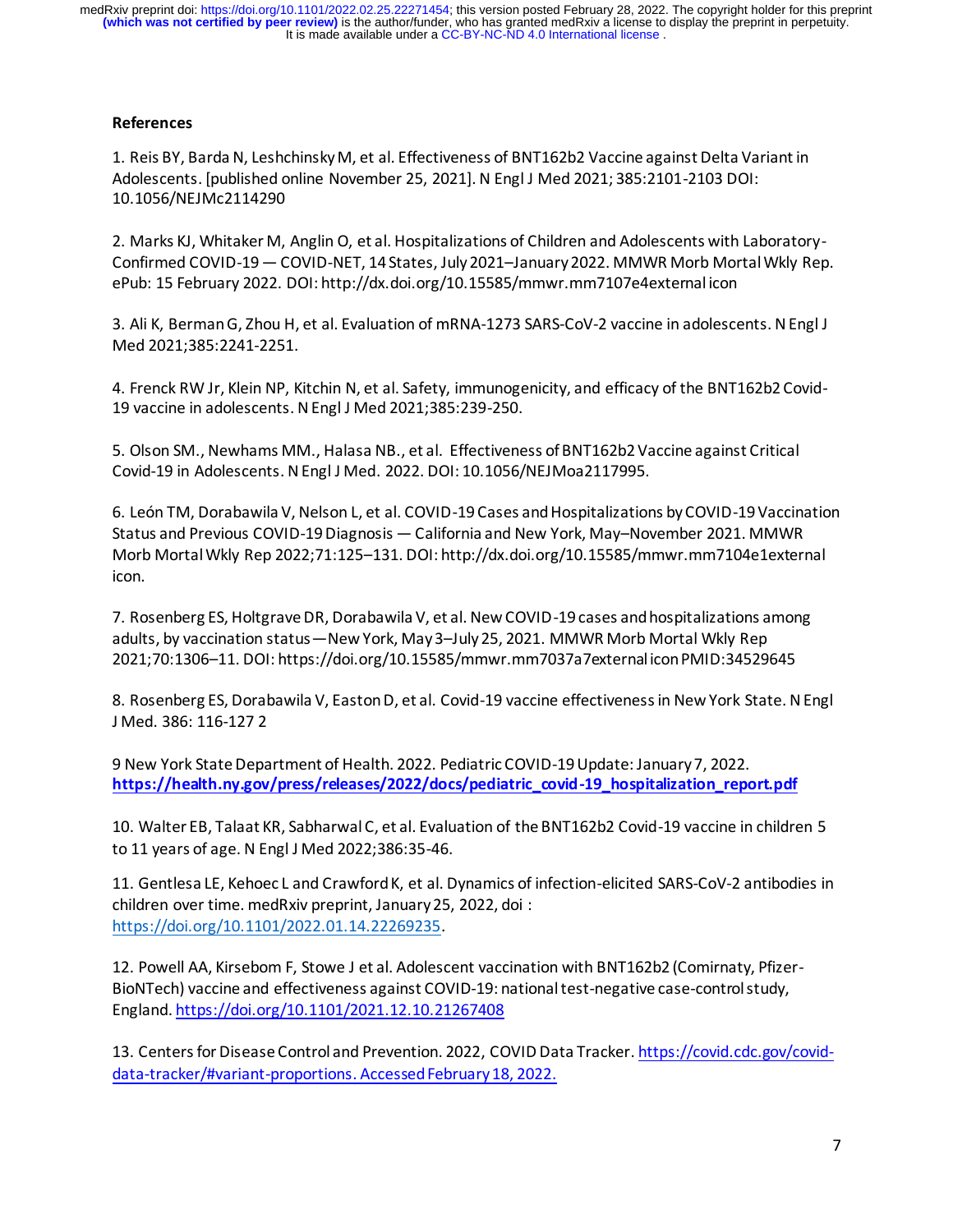It is made available under a [CC-BY-NC-ND 4.0 International license](http://creativecommons.org/licenses/by-nc-nd/4.0/) . medRxiv preprint doi: [https://doi.org/10.1101/2022.02.25.22271454;](https://doi.org/10.1101/2022.02.25.22271454) this version posted February 28, 2022. The copyright holder for this preprint<br>(which was not certified by peer review) is the author/funder, who has grante

# **Table 1: New COVID-19 Cases and Hospitalizations by Vaccine Status, Children Ages 5-17 in New York State, November 29, 2021 – January 30, 2022**

|                                                                       | <b>Events</b>           |          | Rates per 100k |          | Incidence Rate Ratios, Vaccine Effectiveness |                      |      |                      | <b>Full-vaccine</b> |
|-----------------------------------------------------------------------|-------------------------|----------|----------------|----------|----------------------------------------------|----------------------|------|----------------------|---------------------|
|                                                                       |                         |          |                |          |                                              |                      |      |                      | Coverage            |
| Week                                                                  | Vacci-                  | Unvacci- | Vacci-         | Unvacci- | IRR                                          | (95% <sub>C1</sub> ) | VE   | (95% <sub>CI</sub> ) | $\%$                |
|                                                                       | nated                   | nated    | nated          | nated    |                                              |                      |      |                      |                     |
| Cases                                                                 |                         |          |                |          |                                              |                      |      |                      |                     |
| $5-11$ years <sup>a</sup>                                             |                         |          |                |          |                                              |                      |      |                      |                     |
| Dec. 13-19                                                            | 204                     | 10,062   | 39             | 122      | 3.1                                          | (2.7, 3.6)           | 68%  | (63, 72%)            | 4.7%                |
| Dec. 20-26                                                            | 1,051                   | 16,915   | 91             | 212      | 2.3                                          | (2.2, 2.5)           | 57%  | (55, 60%)            | 10.6%               |
| Dec. 27-Jan. 2                                                        | 2,910                   | 28,476   | 184            | 369      | 2.0                                          | (1.9, 2.1)           | 50%  | (48, 52%)            | 14.4%               |
| Jan. 3-9                                                              | 4,535                   | 36,256   | 251            | 484      | 1.9                                          | (1.9, 2.0)           | 48%  | $(47, 50\%)$         | 16.5%               |
| Jan. 10-16                                                            | 3,459                   | 18,647   | 170            | 256      | 1.5                                          | (1.5, 1.6)           | 34%  | (31, 36%)            | 18.5%               |
| Jan. 17-23                                                            | 2,403                   | 9,289    | 105            | 131      | 1.3                                          | (1.2, 1.3)           | 20%  | (16, 23%)            | 20.9%               |
| Jan. 24-30                                                            | 1,584                   | 4,889    | 62             | 70       | $1.1\,$                                      | (1.1, 1.2)           | 12%  | (6, 16%)             | 23.4%               |
| $12 - 17$ years                                                       |                         |          |                |          |                                              |                      |      |                      |                     |
| Nov. 29-Dec. 5                                                        | 848                     | 3,336    | 15             | 101      | 6.7                                          | (6.2, 7.2)           | 85%  | (84, 86%)            | 58.5%               |
| Dec. 6-12                                                             | 1,302                   | 4,245    | 23             | 131      | 5.7                                          | (5.3, 6.0)           | 82%  | (81, 83%)            | 58.9%               |
| Dec. 13-19                                                            | 4,140                   | 6,738    | 73             | 212      | 2.9                                          | (2.8, 3.0)           | 66%  | (64, 67%)            | 59.4%               |
| Dec. 20-26                                                            | 10,177                  | 12,792   | 178            | 411      | 2.3                                          | (2.3, 2.4)           | 57%  | (56, 58%)            | 59.9%               |
| Dec. 27-Jan. 2                                                        | 15,934                  | 18,905   | 276            | 617      | 2.2                                          | (2.2, 2.3)           | 55%  | (54, 56%)            | 60.5%               |
| Jan. 3-9                                                              | 19,219                  | 21,333   | 331            | 706      | 2.1                                          | (2.1, 2.2)           | 53%  | (52, 54%)            | 60.9%               |
| Jan. 10-16                                                            | 10,185                  | 10,264   | 174            | 345      | 2.0                                          | (1.9, 2.0)           | 50%  | (48, 51%)            | 61.4%               |
| Jan. 17-23                                                            | 5,010                   | 4,971    | 85             | 169      | 2.0                                          | (1.9, 2.1)           | 50%  | (48, 52%)            | 62.0%               |
| Jan. 24-30                                                            | 2,581                   | 2,575    | 43             | 88       | 2.0                                          | (1.9, 2.2)           | 51%  | (48, 54%)            | 62.5%               |
|                                                                       |                         |          |                |          |                                              |                      |      |                      |                     |
| <b>Hospitalizations</b>                                               |                         |          |                |          |                                              |                      |      |                      |                     |
| $5 - 11$ years <sup>a</sup>                                           |                         |          |                |          |                                              |                      |      |                      |                     |
| Dec. 13-19                                                            | 0                       | 18       | 0.00           | 0.22     | $+$ inf.                                     | $(0.3, +inf.)$       | 100% | $(-189, 100\%)$      | 4.7%                |
| Dec. 20-26                                                            | $\overline{\mathbf{c}}$ | 50       | 0.17           | 0.63     | 3.6                                          | (1.0, 30.9)          | 73%  | $(-7, 97%)$          | 10.6%               |
| Dec. 27-Jan. 2                                                        | 3                       | 80       | 0.19           | 1.04     | 5.5                                          | (1.8, 27.1)          | 82%  | (45, 96%)            | 14.5%               |
| Jan. 3-9                                                              | 5                       | 78       | 0.28           | 1.04     | 3.8                                          | (1.6, 12.0)          | 74%  | (36, 96%)            | 16.6%               |
| Jan. 10-16                                                            | 6                       | 68       | 0.29           | 0.94     | 3.2                                          | (1.4, 8.9)           | 68%  | (28, 91%)            | 18.6%               |
| Jan. 17-23                                                            | 8                       | 46       | 0.35           | 0.65     | 1.9                                          | (0.9, 4.6)           | 46%  | $(-15, 77%)$         | 21.0%               |
| Jan. 24-30                                                            | 8                       | 42       | 0.31           | 0.60     | 1.9                                          | (0.9, 4.8)           | 48%  | $(-12, 75%)$         | 23.4%               |
| $12 - 17$ years                                                       |                         |          |                |          |                                              |                      |      |                      |                     |
| Nov. 29-Dec. 5                                                        | $\overline{2}$          | 20       | 0.04           | 0.61     | 16.9                                         | (4.1, 148.8)         | 94%  | (76, 99%)            | 58.4%               |
| Dec. 6-12                                                             | 1                       | $11\,$   | 0.02           | 0.34     | 19.0                                         | (2.8, 818.3)         | 95%  | $(64, 100\%)$        | 58.8%               |
| Dec. 13-19                                                            | 6                       | 23       | 0.11           | 0.72     | 6.8                                          | (2.7, 20.4)          | 85%  | (63, 95%)            | 59.3%               |
| Dec. 20-26                                                            | 18                      | 45       | 0.31           | 1.44     | 4.6                                          | (2.6, 8.4)           | 78%  | (63, 88%)            | 59.9%               |
| Dec. 27-Jan. 2                                                        | 38                      | 77       | 0.66           | 2.50     | 3.8                                          | (2.5, 5.8)           | 74%  | (61, 84%)            | 60.4%               |
| Jan. 3-9                                                              | 47                      | 94       | 0.81           | 3.10     | 3.8                                          | (2.7, 5.6)           | 74%  | (63, 82%)            | 60.9%               |
| Jan. 10-16                                                            | 41                      | 85       | 0.70           | 2.84     | 4.1                                          | (2.8, 6.0)           | 75%  | (64, 86%)            | 61.3%               |
| Jan. 17-23                                                            | 34                      | 67       | 0.58           | 2.26     | 3.9                                          | (2.6, 6.1)           | 75%  | (61, 83%)            | 61.9%               |
| Jan. 24-30                                                            | 22                      | 40       | 0.37           | 1.36     | 3.7                                          | (2.1, 6.5)           | 73%  | (53, 87%)            | 62.4%               |
| <sup>a</sup> <1% of this age group fully vaccinated in previous weeks |                         |          |                |          |                                              |                      |      |                      |                     |